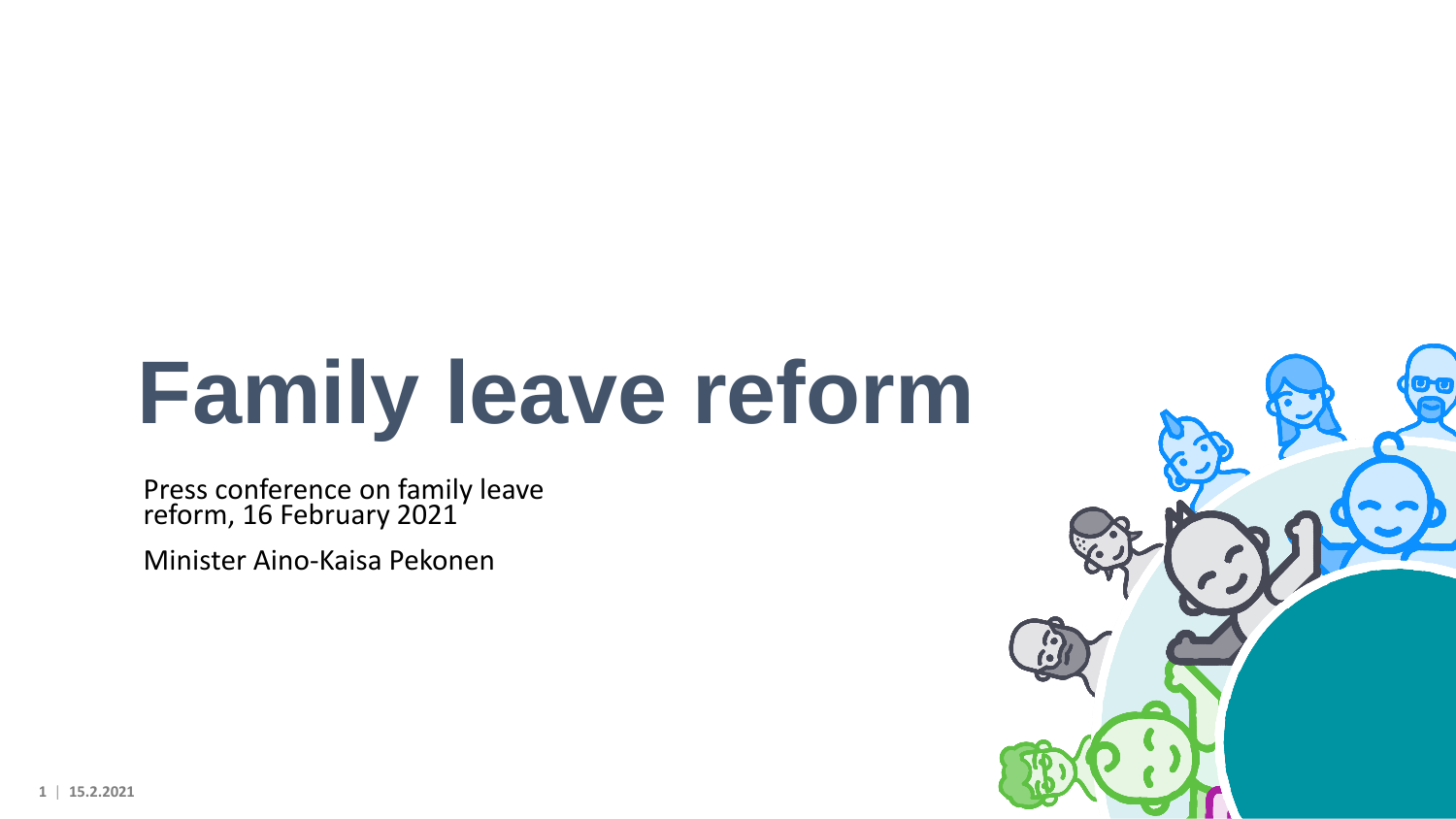# **Children at the centre of the family leave reform — What would change?**

- Same amount of leave per each child, irrespective of the type of the family
- Non-discrimination and equality would increase
- Flexibility and freedom of choice would increase
- The total number of earnings-related daily allowance days would increase slightly from the present level
- **->** The wellbeing of children and families would increase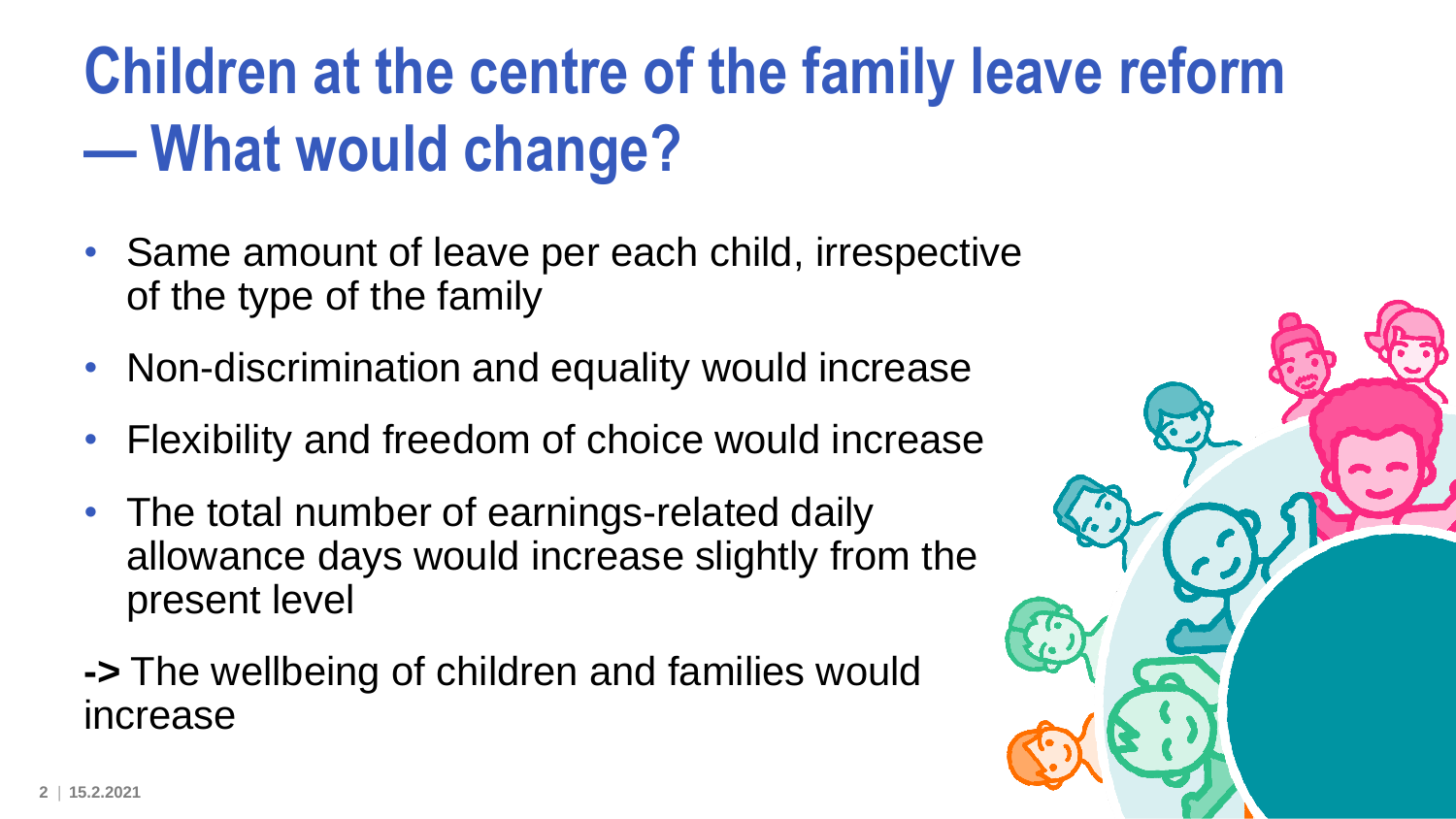#### **New allowances for parents during family leaves 1/2**

**Current state:**



**Reform:**

• Pregnant women receive **maternity allowance** for 105 allowance days (approximately 4.2 months), fathers receive **paternity allowance** for 54 allowance days (approximately 9 weeks), and **parental allowance** is paid for 158 allowance days (approximately 6.3 months) to either one of the parents or to be shared between the parents.

- Pregnant women would receive **pregnancy allowance** for 40 allowance days (approximately 1.6 months).
- **Parental allowance** would be paid for 320 (160+160) allowance days (approximately 12.8 months) per child.

Parental leave could be taken in several periods.



Allowance days in months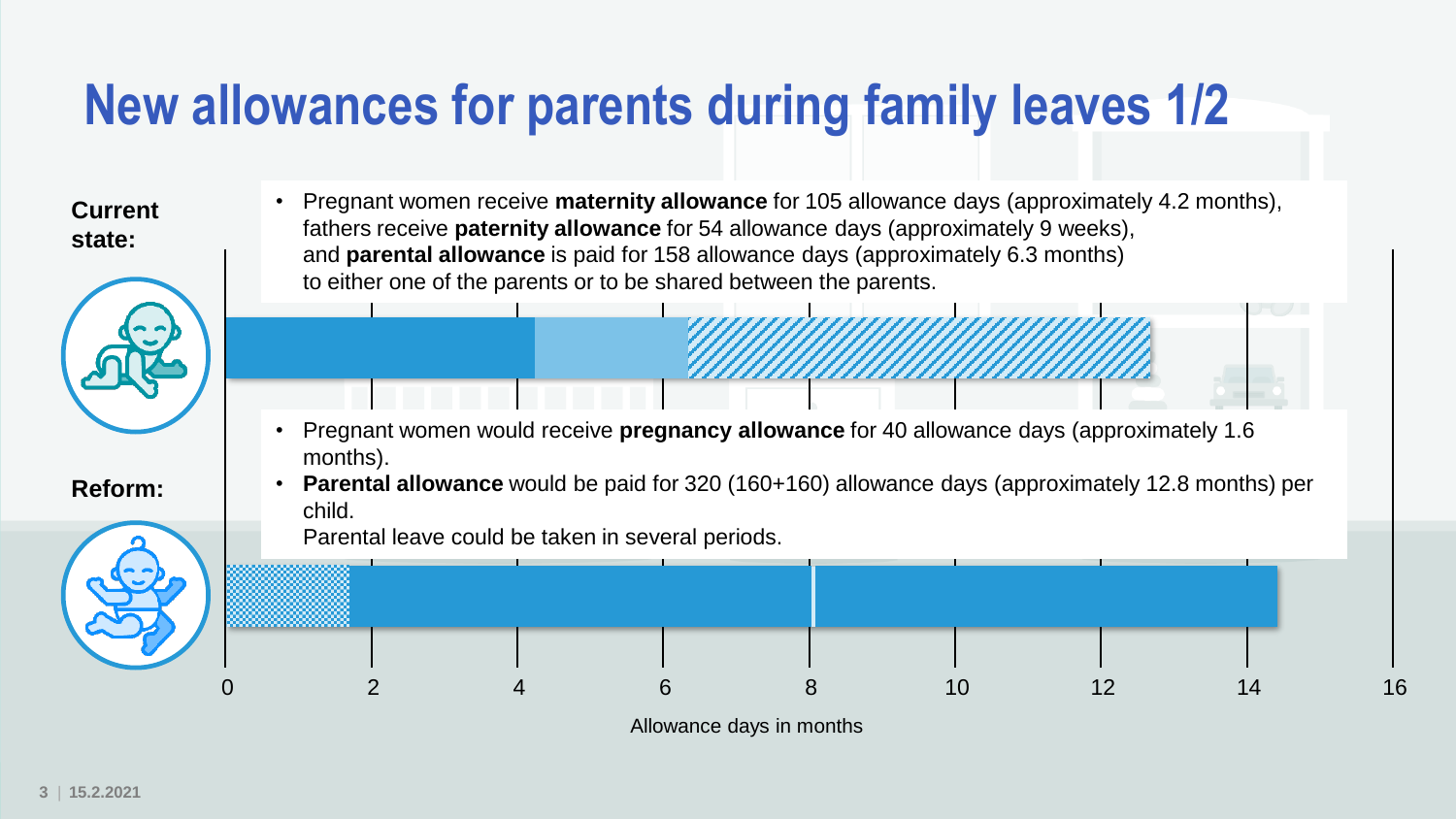#### **New allowances for parents during family leaves 2/2**

- All parents who have custody of their children would be entitled to parental allowance
	- All parents would have an equal right to parental allowance regardless of whether they are biological or adoptive, custodial or non-custodial and regardless of the gender of the parent.
	- A requirement for receiving parental allowance would be that the parent or parents care for their child and do not work.
- Pregnancy allowance would be paid at an increased rate (90% of earnings) for the whole allowance period of 40 working days and parental allowance at an increased rate for the first 16 days of payment for two parents.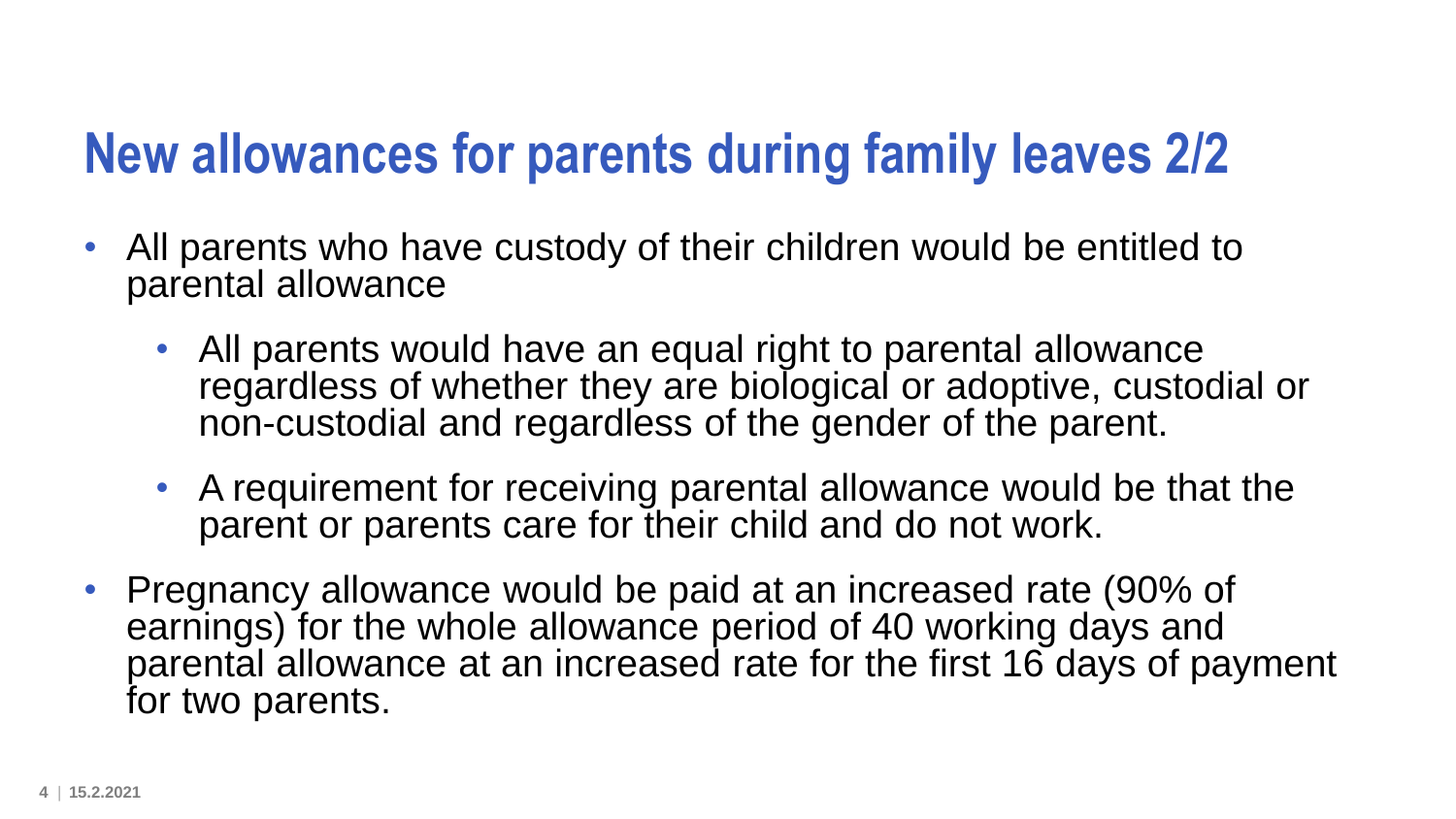# **Flexibility**

- Parents could transfer 0–63 parental allowance days from their own quota to the other parent or spouse.
- Parental allowance could be used
	- in one or several periods or on individual days if so desired
	- until the child reaches the age of two.
- Parents could receive partial parental allowance (half of the full allowance) if they work part-time for no more than five hours per day.
- Pregnant women could start receiving pregnancy allowance more flexibly than the current maternity allowance: 14–30 daily allowance days before their estimated due date, depending on their state of health and work requirements.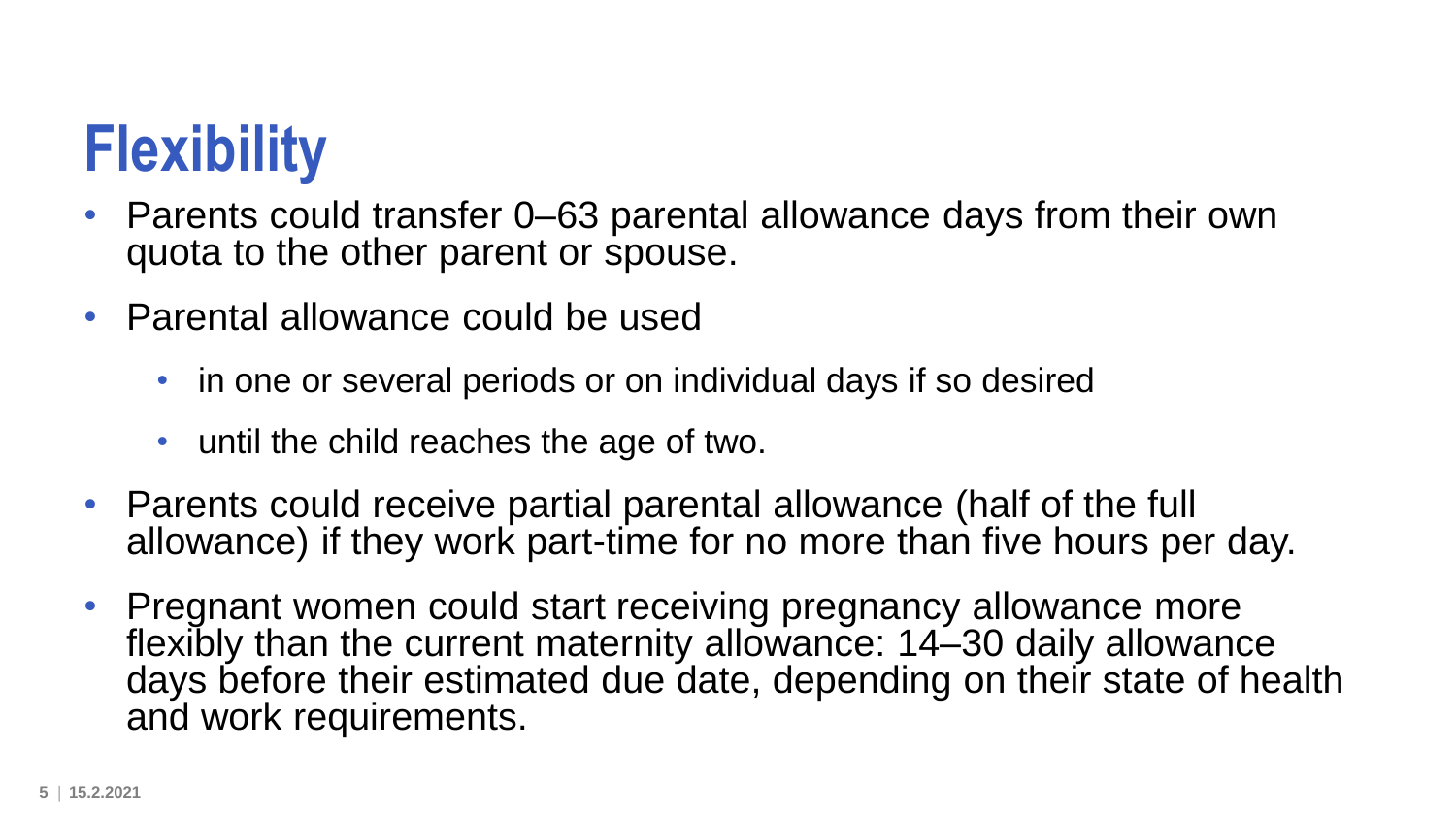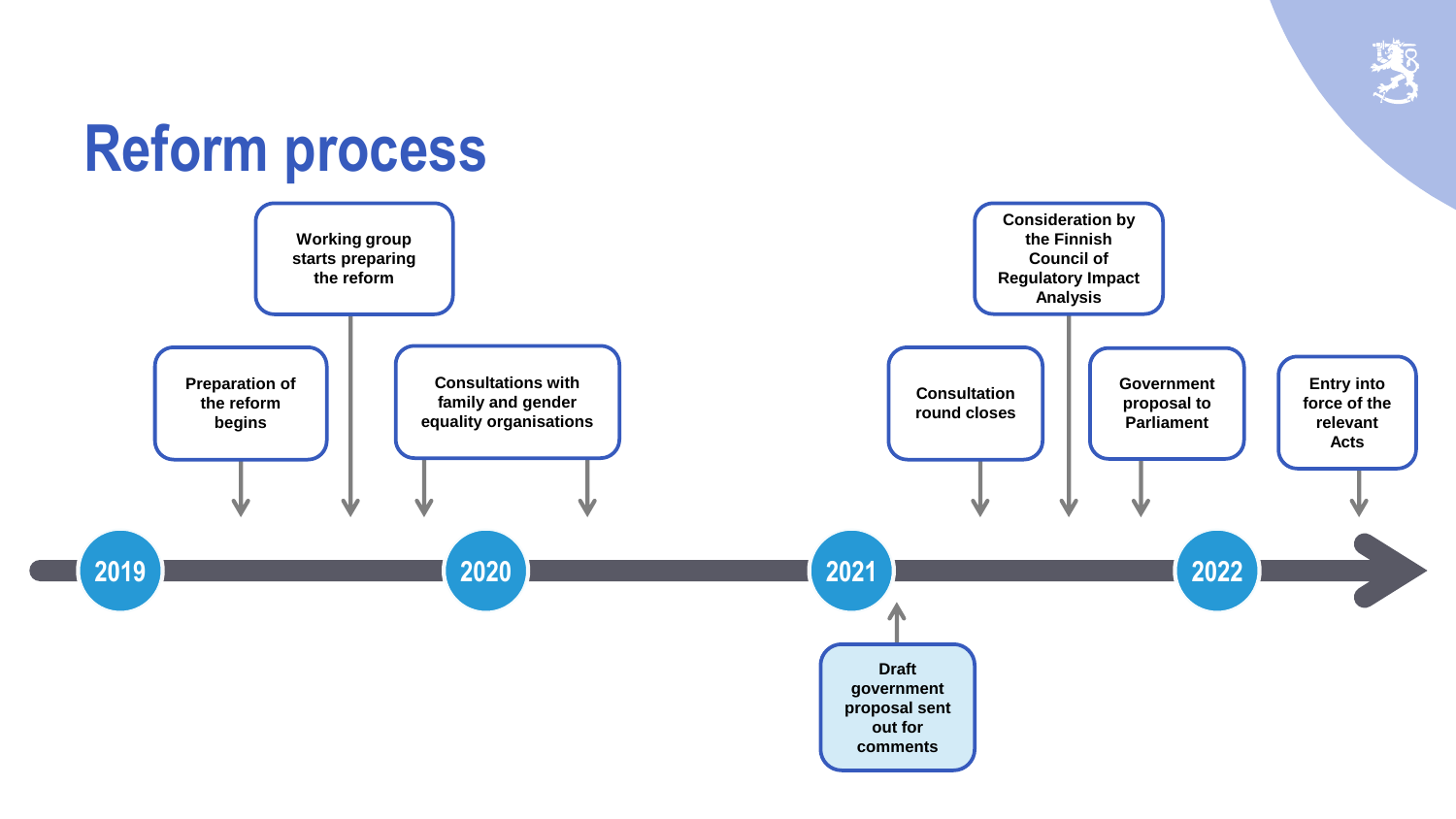#### **Costs**

- Parental leaves are an investment in families at an important stage of their lives.
- Increasing the number of daily allowance days, giving fathers an equal quota of daily allowance days and raising the level of parental allowance (the first 16 days) would increase the costs of the daily allowance scheme.
- The estimated costs depend on how parents are estimated to use and share their daily allowance days. If the reform encouraged fathers to take parental leave and use parental allowance days more than before, the costs of the daily allowance scheme would increase.
- The cost estimates are based on the current use of paternal allowance and the assumptions about the impact of the reform on parents' behaviour. It is estimated that the reform would increase general government expenditure by an additional EUR 80 million in total.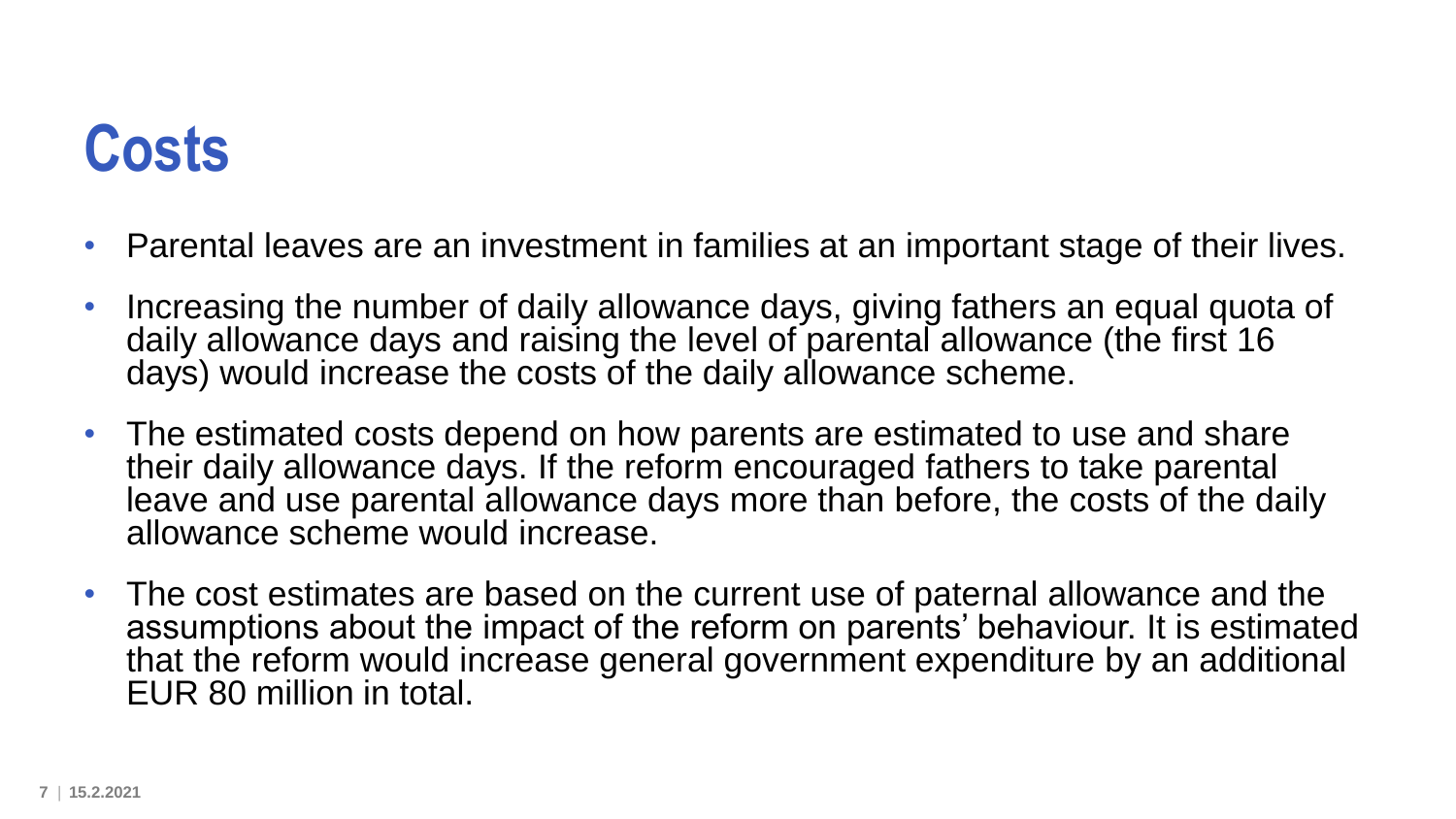## **Impacts on employment and working life**

- The net impact of the reform on employment is estimated to be minimal.
- The costs incurred by employers in recruiting people and organising induction could increase slightly if parents decided to take parental leave over several periods.
- As a result of the reform, fathers would start using more family leaves and mothers less, and this would have a positive effect on mothers' careers and labour market position.

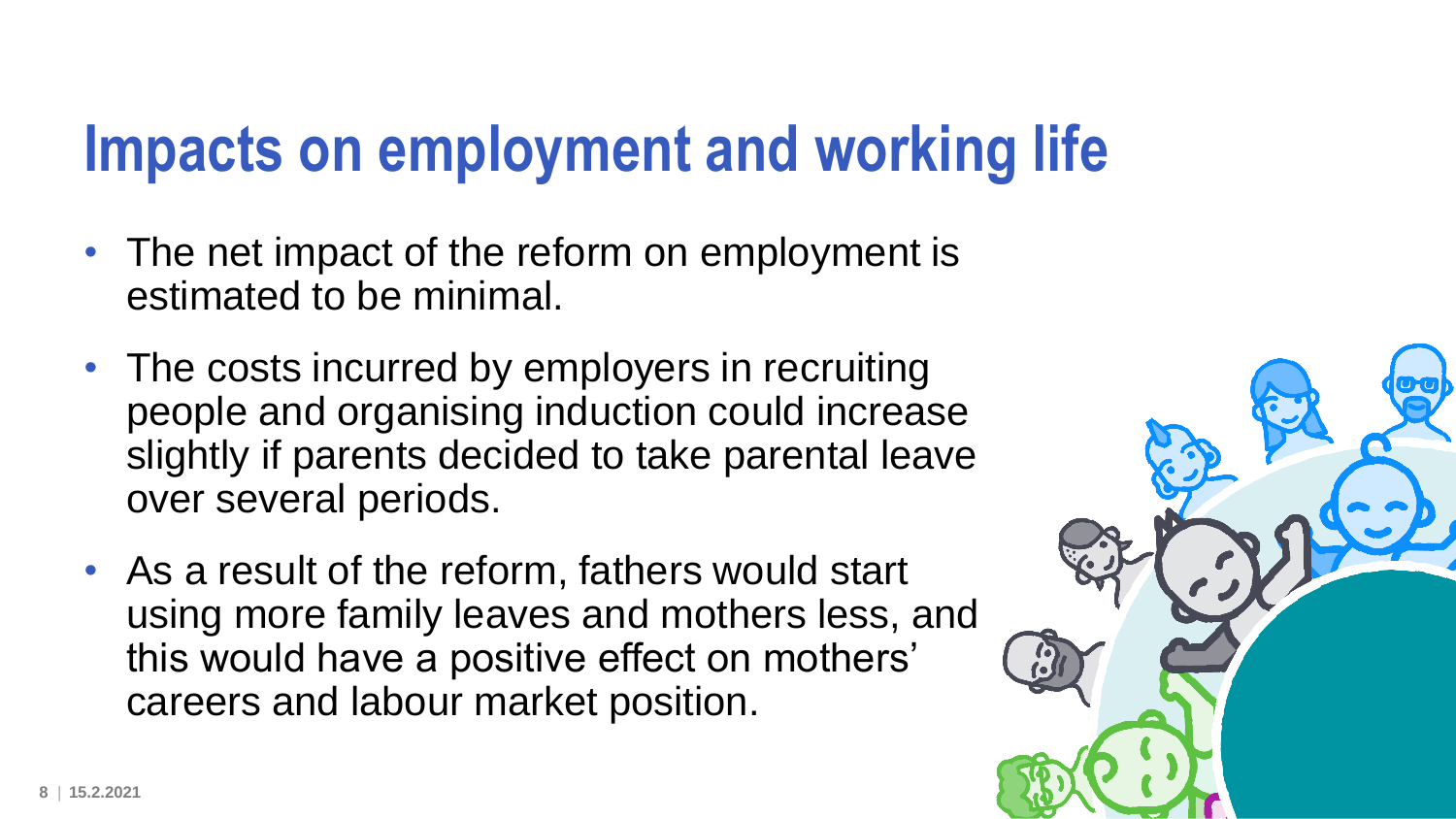## **Amendments to the Employment Contracts Act**

- Changes resulting from the reform: new names for family leaves
- The duration and time of leaves would be determined based on the benefits granted under the Health Insurance Act.
- Parental leave could be divided into a maximum of four periods (currently two).
- Changes resulting from the Work-life Balance Directive:
	- new carers' leave
	- employers' obligation to provide a written account of why they refuse partial parental leave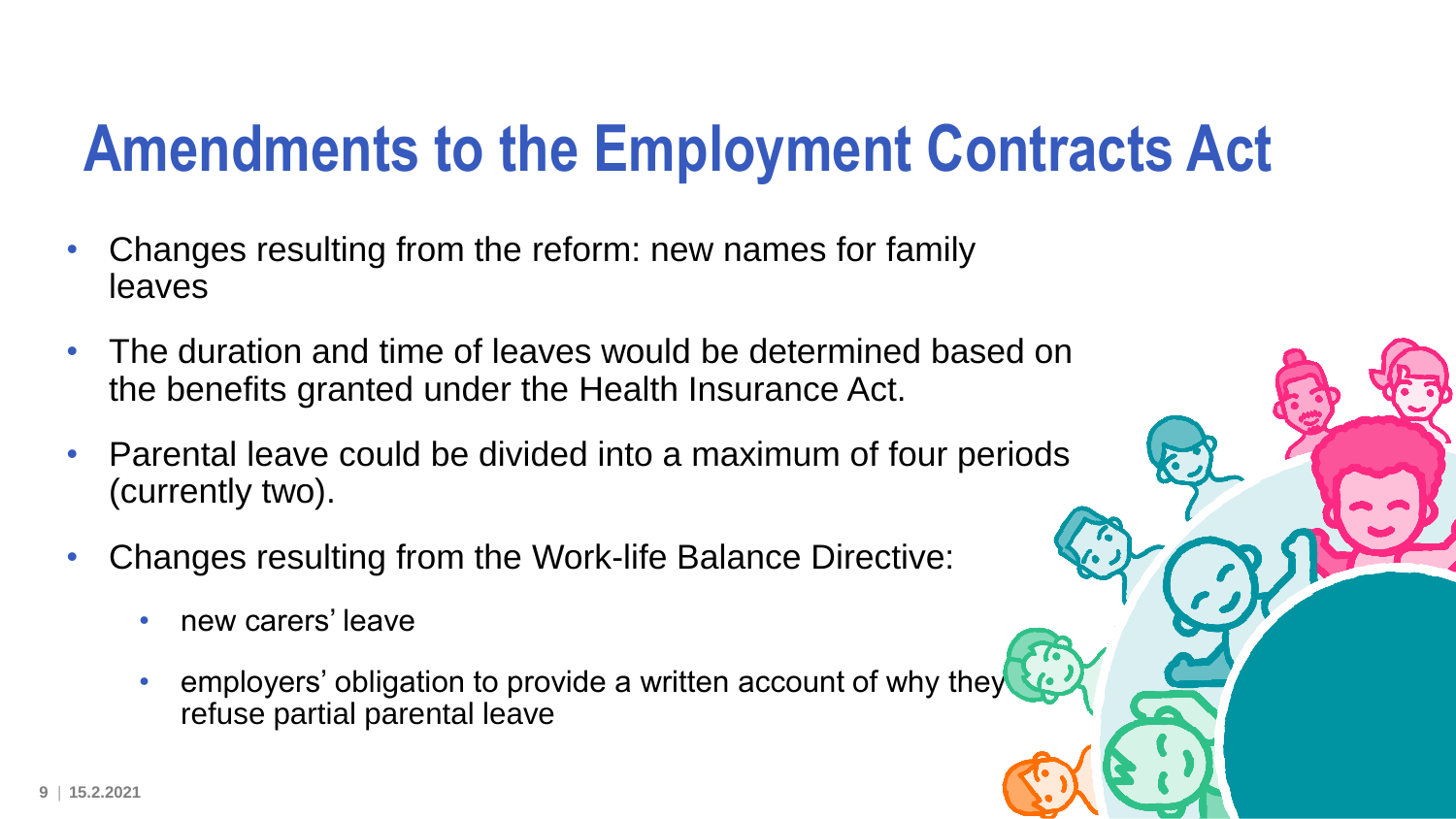### **Changes to early childhood education and care**

- The right to early childhood education and care would start in the month when the child turns nine months.
- A child's right to the same early childhood education and care place would be maintained if the parental leave did not exceed 13 weeks. No client fees for early childhood education and care would be charged for this period.